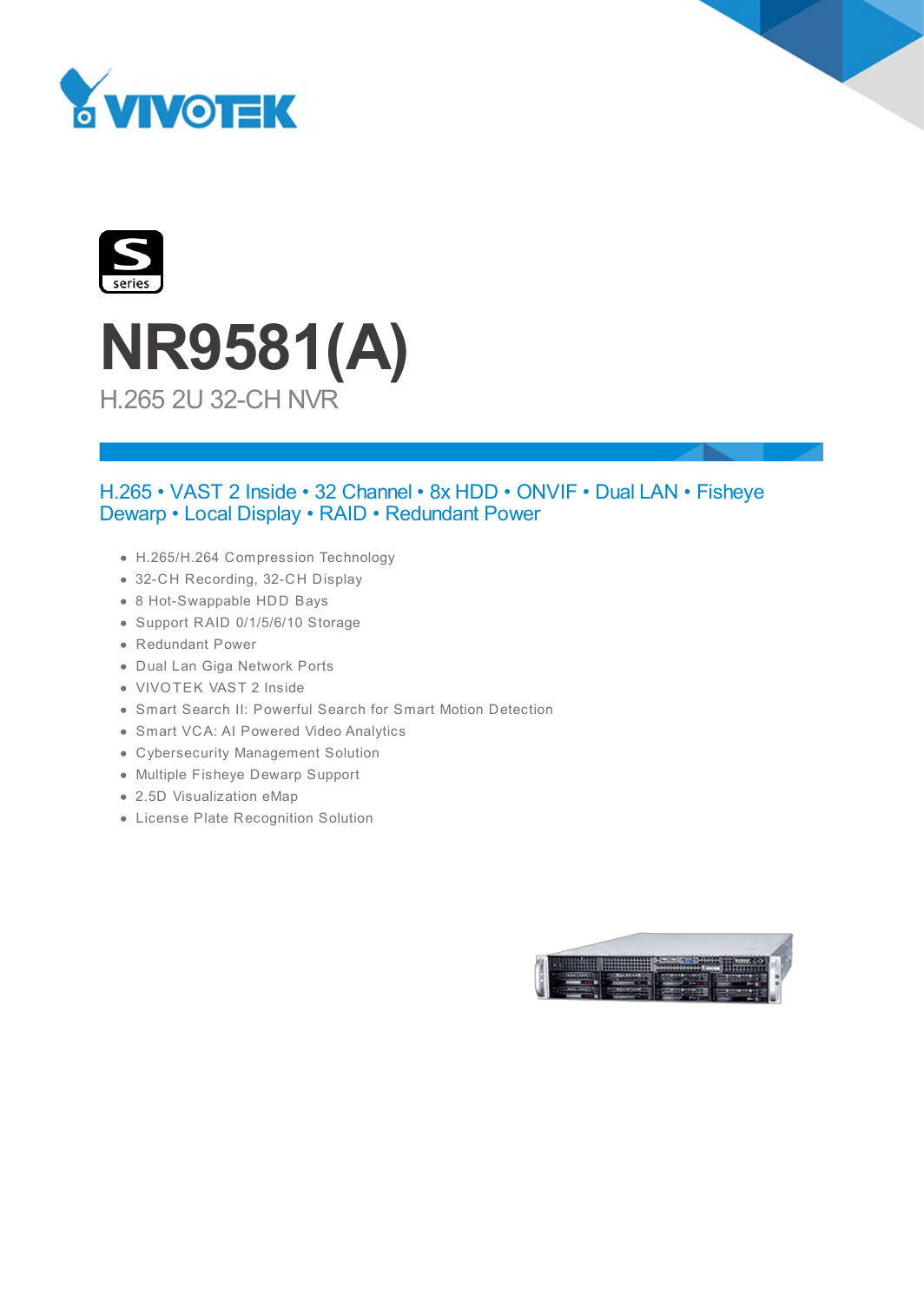## **Technical Specifications**

| <b>Device</b>               |                                                                                                                                                                                                                                                                                |
|-----------------------------|--------------------------------------------------------------------------------------------------------------------------------------------------------------------------------------------------------------------------------------------------------------------------------|
| Model                       | NR9581(A)                                                                                                                                                                                                                                                                      |
| OS                          | Embedded Windows 10                                                                                                                                                                                                                                                            |
| Watchdog                    | Hardware + Sof tware                                                                                                                                                                                                                                                           |
| Power Restoration           | System Restart Automatically after Power Recovery                                                                                                                                                                                                                              |
| <b>Local Display</b>        |                                                                                                                                                                                                                                                                                |
| LiveView Display            | 32 Channels<br>Equal: 1x1, 2x2, 3x3, 4x4, 5x5, 6x6, 7x7, 8x8<br>Panorama: 1P+6, 2P, 2P+3, 3P<br>Focus: 1+12, 1+16, 1+3, 1+5, 1+7, 1+9, 2+8<br>Vertical: 1V+6, 2V+2, 2V+3, 3V, 3V+4, 4V, 4V+4, 5V<br>Single layout display, full screen display, custom layout, layout rotation |
| Video Output                | HDMI x1, Display Port x1, VGA x1, DVI x1                                                                                                                                                                                                                                       |
| Display Resolution          | HDMI: 3200x2000<br>DP: 3200x2000<br>VGA/DVI: 1920x1200                                                                                                                                                                                                                         |
| Dual Monitor                | Supported                                                                                                                                                                                                                                                                      |
| <b>Camera Position</b>      | Change the viewcell position on the Live View screens                                                                                                                                                                                                                          |
| Stream Application          | Stream Selection & Auto Stream Size                                                                                                                                                                                                                                            |
| Monitor Enhancement         | E-Map Embedded, Drag & Drop, Remote I/O Control, PiP (Digital Zoom), Instant<br>Playback, Video Display Mode (Aspect Ratio & Camera Information), Metadata Display<br>(VCA, POS and Data Magnet)                                                                               |
| Fishey e Dewarp             | 10, 1P, 1R, 103R, 4R, 2P, 4R Pro, 108R and Fisheye Auto-Pan                                                                                                                                                                                                                    |
| PTZ/ePTZ Operation          | Direction Control, Home, Zoom, Focus, Isis, Preset, Patrol (Group), Tracking, Pan, Stop,<br>Speed, Wiper Blade Control                                                                                                                                                         |
| <b>Video</b>                |                                                                                                                                                                                                                                                                                |
| Video Format                | MJPEG, MPEG4, H.264 AVC, H.264 SVC, H.265                                                                                                                                                                                                                                      |
| Graphic Decoder             | Software decoding                                                                                                                                                                                                                                                              |
| Decoding Resolution         | Up to 8192x8192                                                                                                                                                                                                                                                                |
| Decoding Capability         | H.264: 1920x1080 @ 300 fps<br>H.265: 1920x1080 @ 150 fps                                                                                                                                                                                                                       |
| <b>Audio</b>                |                                                                                                                                                                                                                                                                                |
| Audio Format                | G.711, G.726, AMR, AAC                                                                                                                                                                                                                                                         |
| Audio In/Out                | Microphone audio jack Input x1<br>3.5 Line input audio jack x1<br>3.5 Line output audio jack x1                                                                                                                                                                                |
| 2-way Audio                 | Supported                                                                                                                                                                                                                                                                      |
| <b>Record</b>               |                                                                                                                                                                                                                                                                                |
| Recording Time (sec.)       | Pre-Record: 3-15<br>Post-Record: 10-60                                                                                                                                                                                                                                         |
| Recording Stream            | Single                                                                                                                                                                                                                                                                         |
| Recording Throughput        | 512 Mbps                                                                                                                                                                                                                                                                       |
| Recording Mode              | Continuous, Event, Customized Schedule, Activity Adaptive Streaming                                                                                                                                                                                                            |
| <b>Recording Setting</b>    | Recycling time depends on the remaining storage space or the set number of days                                                                                                                                                                                                |
| Seamless Recording          | Supported                                                                                                                                                                                                                                                                      |
| <b>Storage &amp; Backup</b> |                                                                                                                                                                                                                                                                                |
| <b>HDD Devices</b>          | Hot-Swappable Tray x8<br>*HDD is purchased by separately.                                                                                                                                                                                                                      |
| HDD Max. Capacity           | *Please refer to the HDD supported list on the VIVOTEK website.                                                                                                                                                                                                                |
| RAID                        | RAID 0, 1, 5, 6, 10                                                                                                                                                                                                                                                            |
| Disk Management             | Create, format and remove disk                                                                                                                                                                                                                                                 |
| Video Clip Export           | USB Dongle (FAT Format)<br>NAS (SMB & CIFS)                                                                                                                                                                                                                                    |
| Schedule Backup             | NAS (SMB & CIFS)                                                                                                                                                                                                                                                               |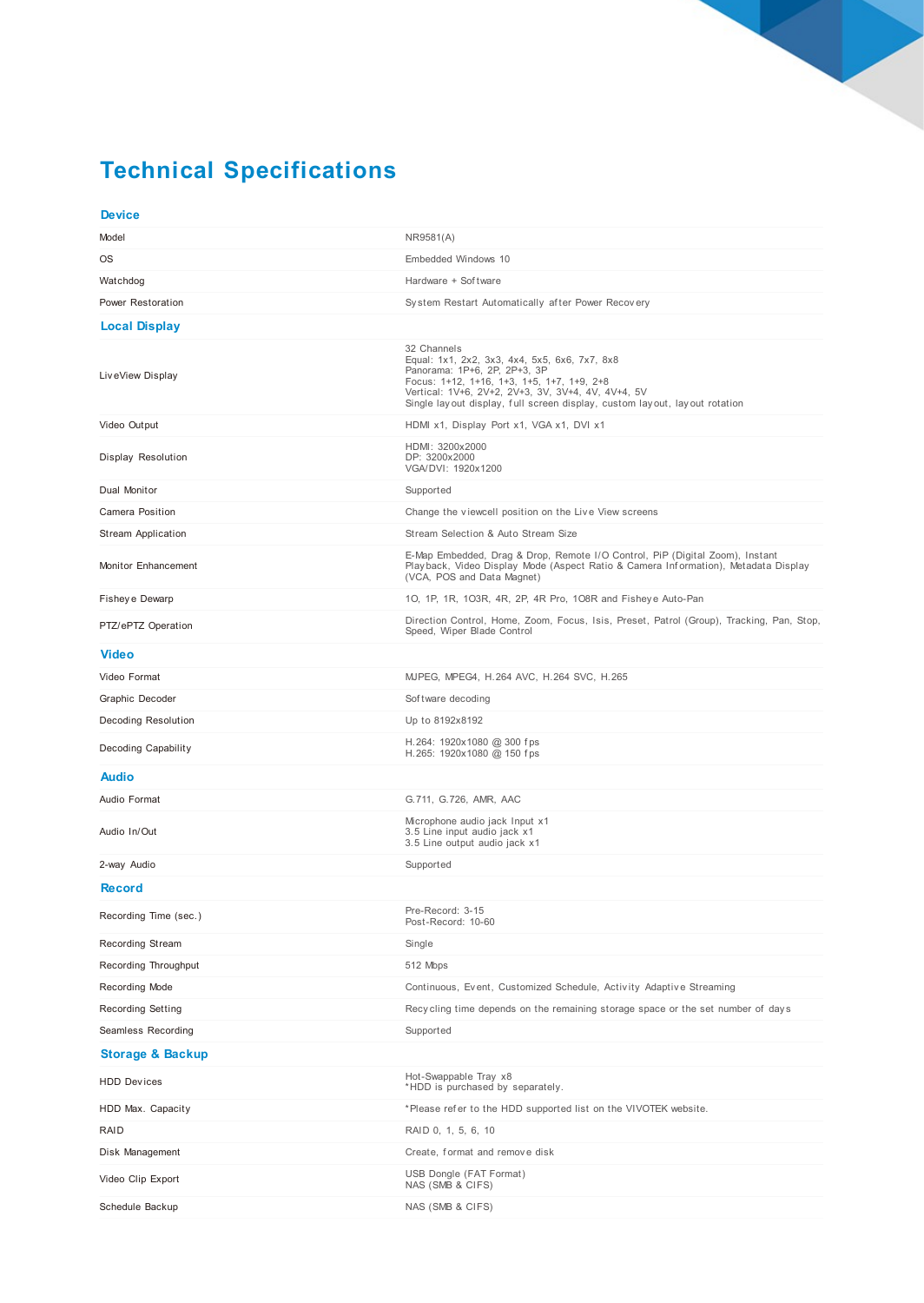## **Playback**

| Playback Display                   | 32 Channels<br>(the max. number of monitors supported depends on the decoding capability of your<br>system)<br>Equal: 1x1, 2x2, 3x3, 4x4, 5x5, 6x6, 7x7, 8x8<br>Panorama: 1P+6, 2P, 2P+3, 3P<br>Focus: 1+12, 1+16, 1+3, 1+5, 1+7, 1+9, 2+8<br>Vertical: 1V+6, 2V+2, 2V+3, 3V, 3V+4, 4V, 4V+4, 5V<br>Single layout display, full screen display, custom layout, layout rotation                                                                                                                                                                                                      |
|------------------------------------|-------------------------------------------------------------------------------------------------------------------------------------------------------------------------------------------------------------------------------------------------------------------------------------------------------------------------------------------------------------------------------------------------------------------------------------------------------------------------------------------------------------------------------------------------------------------------------------|
| Playback Control                   | Play, rewind, pause, stop, next/previous video start, next/previous frame, $1/8X \sim 64X$<br>speed control, bookmark                                                                                                                                                                                                                                                                                                                                                                                                                                                               |
| Video Search                       | Calendar, Event, Alarm, Bookmark, Thumbnail, Smart Search II, Transaction (POS), Data<br>Magnet, Log                                                                                                                                                                                                                                                                                                                                                                                                                                                                                |
| Snapshot                           | <b>BMP &amp; JPEG</b>                                                                                                                                                                                                                                                                                                                                                                                                                                                                                                                                                               |
| Video Clip Export                  | 3GP & EXE                                                                                                                                                                                                                                                                                                                                                                                                                                                                                                                                                                           |
| <b>Network</b>                     |                                                                                                                                                                                                                                                                                                                                                                                                                                                                                                                                                                                     |
| Ethernet                           | 10/100/1000Mbps Ethernet (RJ-45) x2                                                                                                                                                                                                                                                                                                                                                                                                                                                                                                                                                 |
| Video Throughput for Remote Client | 400 Mbps                                                                                                                                                                                                                                                                                                                                                                                                                                                                                                                                                                            |
| Protocols                          | IPv4, TCP/IP, HTTP, HTTPS, UPnP, RTSP/RTP/RTCP, SMTP, FTP, DHCP, NTP, DNS,<br>DDNS, IP Filter                                                                                                                                                                                                                                                                                                                                                                                                                                                                                       |
| <b>Alarm Management</b>            |                                                                                                                                                                                                                                                                                                                                                                                                                                                                                                                                                                                     |
| Alarm Period (sec.)                | Max. 30                                                                                                                                                                                                                                                                                                                                                                                                                                                                                                                                                                             |
| Alarm Filter                       | Time, Trigger Type (Camera/Substation/System), Status, Name, Trigger Source                                                                                                                                                                                                                                                                                                                                                                                                                                                                                                         |
| Alarm Setting                      | Realtime System Notification<br>Alarm Result Display by List or Thumbnail                                                                                                                                                                                                                                                                                                                                                                                                                                                                                                           |
| Schedule Type                      | Continuous, schedule, manual                                                                                                                                                                                                                                                                                                                                                                                                                                                                                                                                                        |
| Camera Event                       | General:<br>Motion detection, Camera DI, Camera DO, IR (Infrared), PIR (Passive infrared),<br>Tampering detection, Temperature, Camera disconnected, Recording error, Stop<br>recording, Video loss (Video server only), SD card life expectancy detection, Audio<br>detection, Shock detection<br>Smart VCA:<br>Line crossing detection, Intrusion detection, Loitering detection, Face detection, Missing<br>object detection, Unattended object detection, Crowd detection, Runninge Detection<br>Trend Micro IoT Security:<br>Brute force attack, Cyberattack, Quarantine event |
| Substation                         | <b>NV Series NVR:</b><br>Abnormal G-sensor Motion, Speeding, GPS Disconnected<br>ND Series NVR:<br>Fan Status, Network Disconnected, Storage Failure, Storage Full, Number of remaining<br>people, Brute force attack, Cyberattack, Quarantine event<br>NR Series NVR:<br>Network Disconnected, Storage Failure, Storage Full                                                                                                                                                                                                                                                       |
| <b>External Devices Event</b>      | DI/O (with I/O Box), TCP Message                                                                                                                                                                                                                                                                                                                                                                                                                                                                                                                                                    |
| Action                             | Start to record videos, Set DO status, Go to camera presets, Send HTTP requests, Send<br>live streaming, Send email with snapshot of assigned camera(s), Go to E-Map, Sound the<br>alarm and Add bookmark                                                                                                                                                                                                                                                                                                                                                                           |
| Alarm State for Management         | New, In Progress, False Alarm and Close                                                                                                                                                                                                                                                                                                                                                                                                                                                                                                                                             |
| Alarm Result Export                | .csv File                                                                                                                                                                                                                                                                                                                                                                                                                                                                                                                                                                           |
| eMap                               |                                                                                                                                                                                                                                                                                                                                                                                                                                                                                                                                                                                     |
| Source                             | Import picture & folder                                                                                                                                                                                                                                                                                                                                                                                                                                                                                                                                                             |
| Device                             | Camera, external DI/O                                                                                                                                                                                                                                                                                                                                                                                                                                                                                                                                                               |
| Marked                             | Add, remove, direction control, PTZ control, FOV control, live view & playback                                                                                                                                                                                                                                                                                                                                                                                                                                                                                                      |
| Event Notification                 | One or More Live Streaming                                                                                                                                                                                                                                                                                                                                                                                                                                                                                                                                                          |
| <b>External Interface</b>          |                                                                                                                                                                                                                                                                                                                                                                                                                                                                                                                                                                                     |
| <b>USB</b>                         | <b>USB 2.0 x4</b><br>USB 3.0 x2                                                                                                                                                                                                                                                                                                                                                                                                                                                                                                                                                     |
| Audio                              | Microphone audio jack Input x1<br>3.5 Line input audio jack x1<br>3.5 Line output audio jack x1                                                                                                                                                                                                                                                                                                                                                                                                                                                                                     |
| <b>System</b>                      |                                                                                                                                                                                                                                                                                                                                                                                                                                                                                                                                                                                     |
| POS Integration                    | Supported                                                                                                                                                                                                                                                                                                                                                                                                                                                                                                                                                                           |
| <b>UPS</b> Integration             | Supported                                                                                                                                                                                                                                                                                                                                                                                                                                                                                                                                                                           |
| Camera Integration                 | <b>ONVIF Profile S</b>                                                                                                                                                                                                                                                                                                                                                                                                                                                                                                                                                              |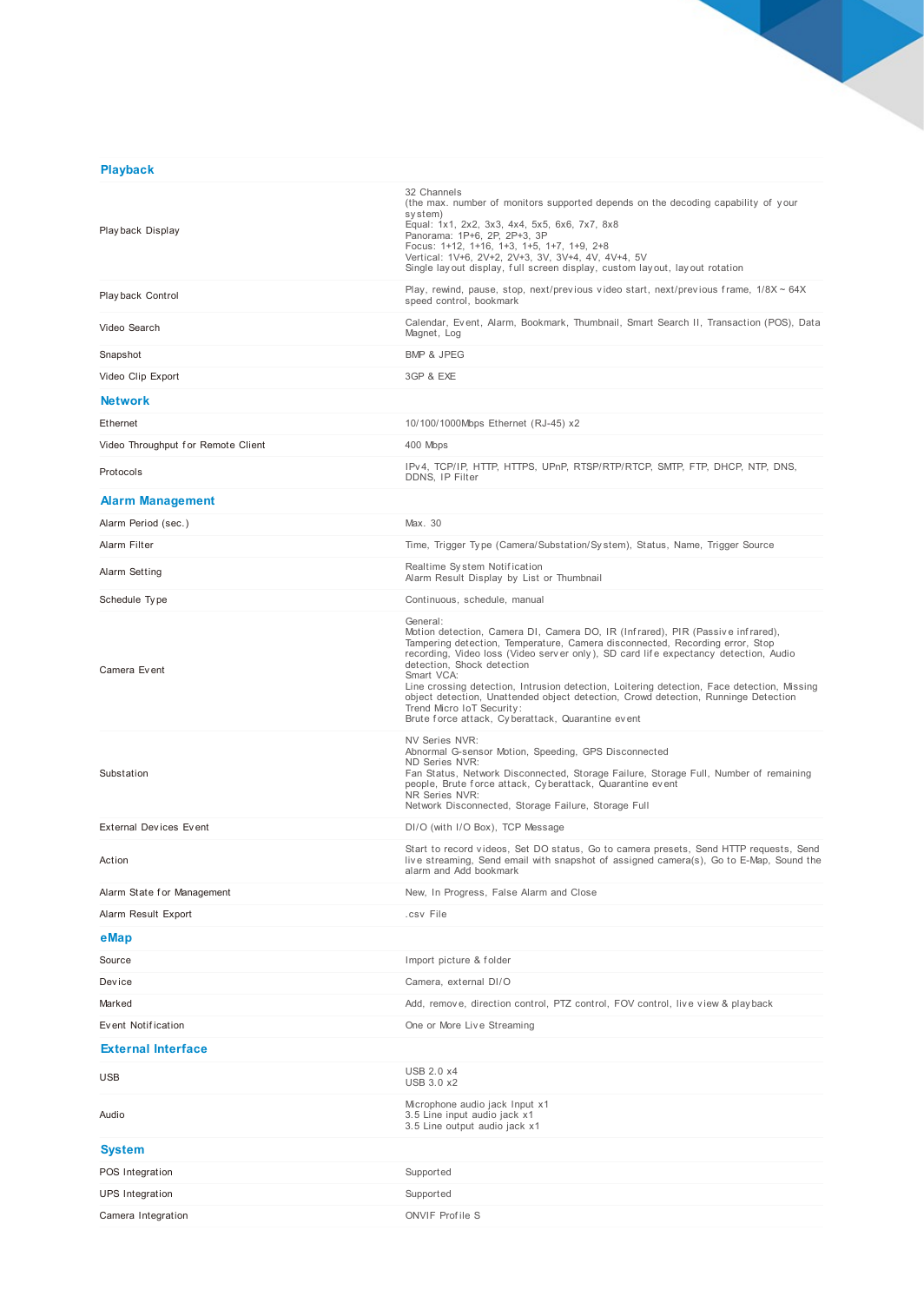| I/O Box Integration          | Adv antech ADAM-6000 Series<br>CHIYU CYT-133SC<br>MOXA ioLogik E1210, E1211 and E1212                                   |
|------------------------------|-------------------------------------------------------------------------------------------------------------------------|
| User Management              | Authentication: Basic Account / Windows AD Account<br>User Account: 1024<br>User Level: Administrator / Customized User |
| Log                          | Operation, system and event log                                                                                         |
| Date & Time                  | Sync server                                                                                                             |
| <b>Advanced Features</b>     |                                                                                                                         |
| <b>VCA Counting Solution</b> | Supported                                                                                                               |
| <b>LPR Solution</b>          | Supported                                                                                                               |
| VCA Event Search             | Smart VCA                                                                                                               |
| Smart Search                 | Smart Search I & Smart Search II                                                                                        |
| Cybersecurity Management     | Supported                                                                                                               |
| <b>Remote Client</b>         |                                                                                                                         |
| Software AP                  | Shepherd, VAST 2                                                                                                        |
| Mobile/Tablet App            | iViewer (iOS/Android)                                                                                                   |
| Web Browser                  | Internet Explorer 9 (32 bit) or above                                                                                   |
| General                      |                                                                                                                         |
| Power Input                  | Redundant power 100~220V AC                                                                                             |
| Power Consumption            | Max. 740 W                                                                                                              |
| <b>Redundant Power</b>       | Supported                                                                                                               |
| 80 Plus Certified            | Platinum                                                                                                                |
| Dimensions                   | 89 (H) x 437 (W) x 648 (D) mm                                                                                           |
| Weight                       | 27 kg (without HDD)                                                                                                     |
| Operating Temperature        | $5^{\circ}$ C ~ 35 $^{\circ}$ C (41 $^{\circ}$ F ~ 95 $^{\circ}$ F)                                                     |
| Humidity                     | $0 \sim 95\%$                                                                                                           |
| Safety Certifications        | CE, LVD, FCC, VCCI, C-Tick, UL                                                                                          |
| Warranty                     | 36 months                                                                                                               |